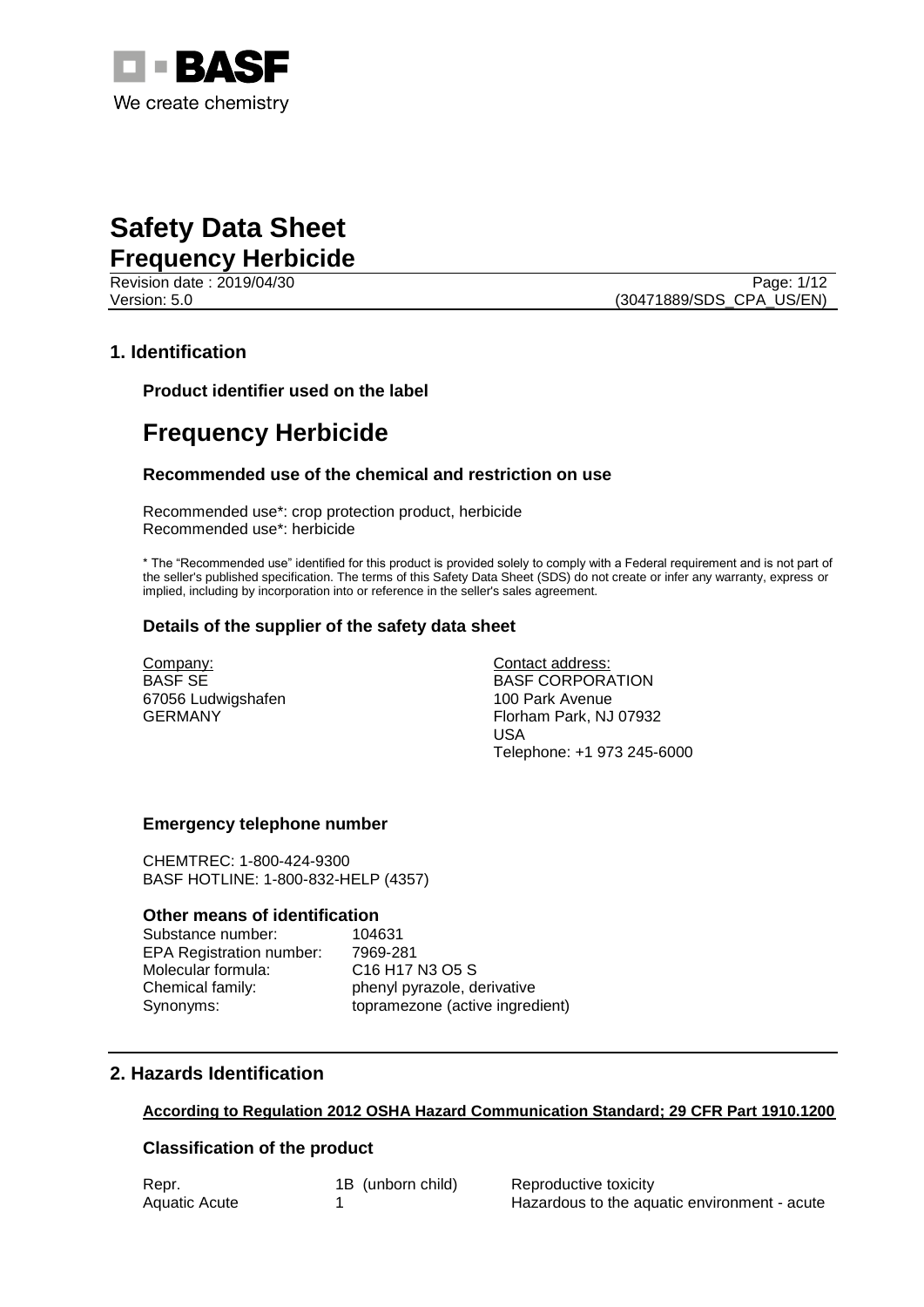**Frequency Herbicide**

Revision date : 2019/04/30 Page: 2/12<br>Version: 5.0 (30471889/SDS CPA US/EN)

(30471889/SDS\_CPA\_US/EN)

Aquatic Chronic 1 1 1 Hazardous to the aquatic environment - chronic

#### **Label elements**

Pictogram:



Signal Word: Danger

| Hazard Statement:<br>H360<br>H400<br>H410                       | May damage the unborn child.<br>Very toxic to aquatic life.<br>Very toxic to aquatic life with long lasting effects. |  |
|-----------------------------------------------------------------|----------------------------------------------------------------------------------------------------------------------|--|
| Precautionary Statements (Prevention):                          |                                                                                                                      |  |
| P273                                                            | Avoid release to the environment.                                                                                    |  |
| P280                                                            | Wear protective gloves/protective clothing/eye protection/face<br>protection.                                        |  |
| P201                                                            | Obtain special instructions before use.                                                                              |  |
| P202                                                            | Do not handle until all safety precautions have been read and<br>understood.                                         |  |
| Precautionary Statements (Response):<br>P308 + P311<br>P391     | IF exposed or concerned: Call a POISON CENTER or doctor/physician.<br>Collect spillage.                              |  |
| Precautionary Statements (Storage):<br>P405<br>Store locked up. |                                                                                                                      |  |
| Precautionary Statements (Disposal):<br>P501                    | Dispose of contents/container to hazardous or special waste collection<br>point.                                     |  |
| <b>Hazards not otherwise classified</b>                         |                                                                                                                      |  |

Labeling of special preparations (GHS): May produce an allergic reaction. Contains: 1,2-benzisothiazol-3(2H)-one The following percentage of the mixture consists of components(s) with unknown hazards regarding the acute toxicity: 12 % Inhalation - vapour The following percentage of the mixture consists of components(s) with unknown hazards regarding the acute toxicity: 12 % Inhalation - mist Product contains the following components and may cause an allergic skin reaction: Acticide MBS The following percentage of the mixture consists of components(s) with unknown hazards regarding the acute toxicity: 5 % dermal

### **3. Composition / Information on Ingredients**

**According to Regulation 2012 OSHA Hazard Communication Standard; 29 CFR Part 1910.1200**

| <b>CAS Number</b> | Weight % | <b>Chemical name</b> |
|-------------------|----------|----------------------|
| 210631-68-8       | 29.7 %   | Topramezone          |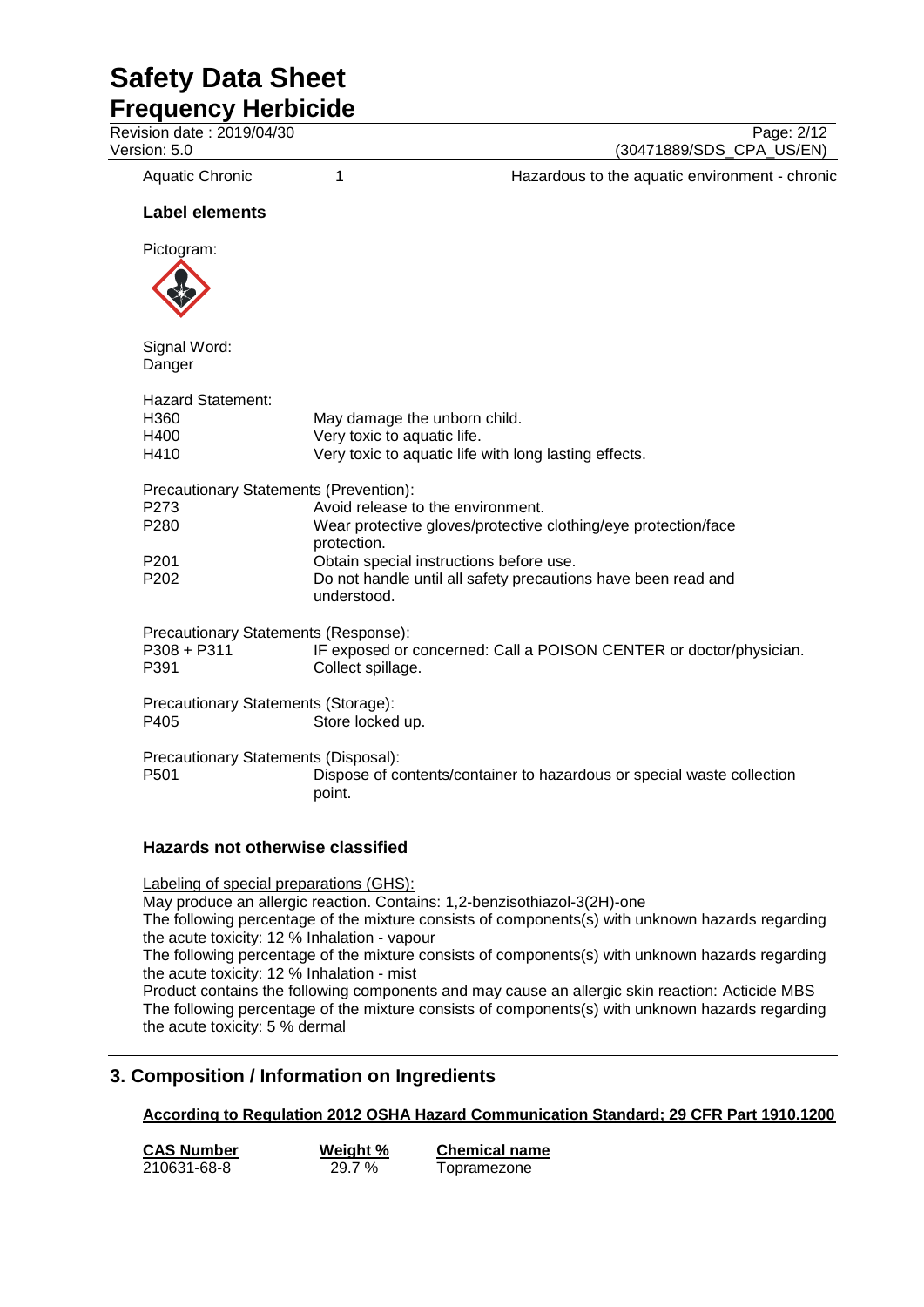**Frequency Herbicide** Revision date : 2019/04/30 Page: 3/12<br>Version: 5.0 (30471889/SDS CPA US/EN)

#### **4. First-Aid Measures**

#### **Description of first aid measures**

#### **General advice:**

First aid personnel should pay attention to their own safety. If the patient is likely to become unconscious, place and transport in stable sideways position (recovery position). Immediately remove contaminated clothing.

#### **If inhaled:**

Keep patient calm, remove to fresh air, seek medical attention.

#### **If on skin:**

Immediately wash thoroughly with soap and water, seek medical attention.

#### **If in eyes:**

Wash affected eyes for at least 15 minutes under running water with eyelids held open.

#### **If swallowed:**

Immediately rinse mouth and then drink 200-300 ml of water, seek medical attention.

#### **Most important symptoms and effects, both acute and delayed**

Symptoms: The most important known symptoms and effects are described in the labelling (see section 2) and/or in section 11., (Further) symptoms and / or effects are not known so far

#### **Indication of any immediate medical attention and special treatment needed**

Note to physician<br>Treatment:

Treat according to symptoms (decontamination, vital functions), no known specific antidote.

#### **5. Fire-Fighting Measures**

#### **Extinguishing media**

Suitable extinguishing media: foam, dry powder, carbon dioxide, water spray

#### **Special hazards arising from the substance or mixture**

Hazards during fire-fighting:

carbon monoxide, carbon dioxide, nitrogen dioxide, nitrogen oxide, Sulphur dioxide, Hydrogen chloride, hydrogen fluoride, halogenated hydrocarbons, To be archived: Hydrocarbons, If product is heated above decomposition temperature, toxic vapours will be released. The substances/groups of substances mentioned can be released in case of fire.

#### **Advice for fire-fighters**

Protective equipment for fire-fighting: Firefighters should be equipped with self-contained breathing apparatus and turn-out gear.

#### **Further information:**

Evacuate area of all unnecessary personnel. Contain contaminated water/firefighting water. Do not allow to enter drains or waterways.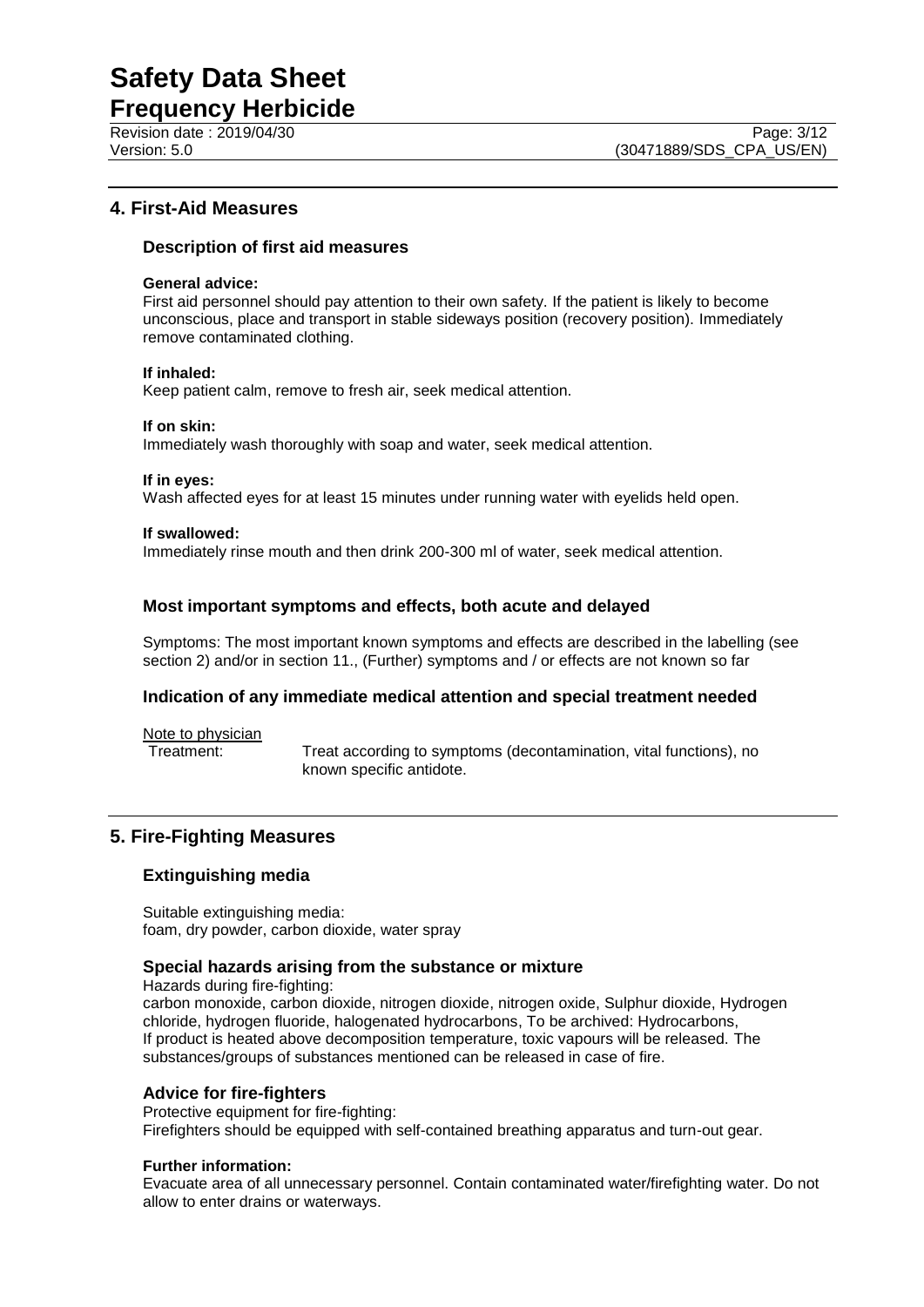**Frequency Herbicide**

#### **6. Accidental release measures**

#### **Personal precautions, protective equipment and emergency procedures**

Take appropriate protective measures. Clear area. Shut off source of leak only under safe conditions. Extinguish sources of ignition nearby and downwind. Ensure adequate ventilation. Wear suitable personal protective clothing and equipment.

#### **Environmental precautions**

Do not discharge into the subsoil/soil. Do not discharge into drains/surface waters/groundwater. Contain contaminated water/firefighting water.

#### **Methods and material for containment and cleaning up**

Dike spillage. Pick up with suitable absorbent material. Place into suitable containers for reuse or disposal in a licensed facility. Spilled substance/product should be recovered and applied according to label rates whenever possible. If application of spilled substance/product is not possible, then spills should be contained, solidified, and placed in suitable containers for disposal. After decontamination, spill area can be washed with water. Collect wash water for approved disposal.

#### **7. Handling and Storage**

#### **Precautions for safe handling**

RECOMMENDATIONS ARE FOR MANUFACTURING, COMMERCIAL BLENDING, AND PACKAGING WORKERS. PESTICIDE APPLICATORS & WORKERS must refer to the Product Label and Directions for Use attached to the product for Agricultural Use Requirements in accordance with the EPA Worker Protection Standard 40 CFR part 170. Ensure adequate ventilation. Provide good ventilation of working area (local exhaust ventilation if necessary). Keep away from sources of ignition - No smoking. Keep container tightly sealed. Protect contents from the effects of light. Protect against heat. Protect from air. Handle and open container with care. Do not open until ready to use. Once container is opened, content should be used as soon as possible. Avoid aerosol formation. Avoid dust formation. Provide means for controlling leaks and spills. Do not return residues to the storage containers. Follow label warnings even after container is emptied. The substance/ product may be handled only by appropriately trained personnel. Avoid all direct contact with the substance/product. Avoid contact with the skin, eyes and clothing. Avoid inhalation of dusts/mists/vapours. Wear suitable personal protective clothing and equipment.

#### Protection against fire and explosion:

The relevant fire protection measures should be noted. Fire extinguishers should be kept handy. Avoid all sources of ignition: heat, sparks, open flame. Sources of ignition should be kept well clear. Avoid extreme heat. Keep away from oxidizable substances. Electrical equipment should conform to national electric code. Ground all transfer equipment properly to prevent electrostatic discharge. Electrostatic discharge may cause ignition.

#### **Conditions for safe storage, including any incompatibilities**

Segregate from incompatible substances. Segregate from foods and animal feeds. Segregate from textiles and similar materials.

Further information on storage conditions: Keep only in the original container in a cool, dry, wellventilated place away from ignition sources, heat or flame. Protect containers from physical damage. Protect against contamination. The authority permits and storage regulations must be observed. Protect from temperatures below: 0 °C

The product can crystallize below the limit temperature.

Protect from temperatures above: 40 °C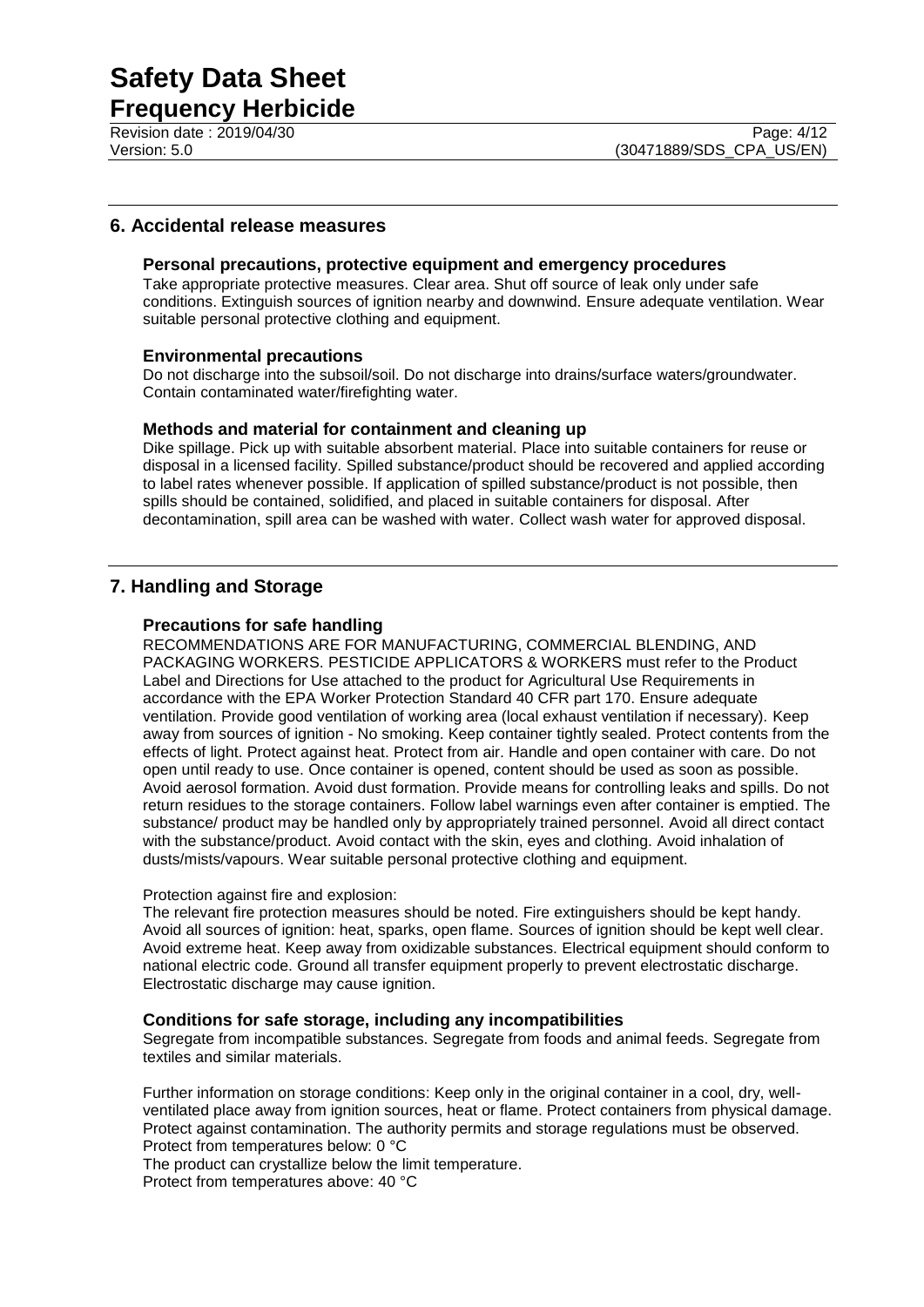### **Frequency Herbicide**

Revision date : 2019/04/30 Page: 5/12<br>Version: 5.0 (30471889/SDS CPA US/EN) (30471889/SDS CPA US/EN)

Changes in the properties of the product may occur if substance/product is stored above indicated temperature for extended periods of time.

### **8. Exposure Controls/Personal Protection**

#### **Users of a pesticidal product should refer to the product label for personal protective equipment requirements.**

No occupational exposure limits known.

#### **Advice on system design:**

Whenever possible, engineering controls should be used to minimize the need for personal protective equipment.

#### **Personal protective equipment**

#### **RECOMMENDATIONS FOR MANUFACTURING, COMMERCIAL BLENDING, AND PACKAGING WORKERS:**

#### **Respiratory protection:**

Wear respiratory protection if ventilation is inadequate. Wear a NIOSH-certified (or equivalent) organic vapour/particulate respirator. For situations where the airborne concentrations may exceed the level for which an air purifying respirator is effective, or where the levels are unknown or Immediately Dangerous to Life or Health (IDLH), use NIOSH-certified full facepiece pressure demand self-contained breathing apparatus (SCBA) or a full facepiece pressure demand supplied-air respirator (SAR) with escape provisions.

#### **Hand protection:**

Chemical resistant protective gloves, Protective glove selection must be based on the user's assessment of the workplace hazards.

#### **Eye protection:**

Safety glasses with side-shields. Tightly fitting safety goggles (chemical goggles). Wear face shield if splashing hazard exists.

#### **Body protection:**

Body protection must be chosen depending on activity and possible exposure, e.g. head protection, apron, protective boots, chemical-protection suit.

#### **General safety and hygiene measures:**

Wear long sleeved work shirt and long work pants in addition to other stated personal protective equipment. Work place should be equipped with a shower and an eye wash. Handle in accordance with good industrial hygiene and safety practice. Personal protective equipment should be decontaminated prior to reuse. Gloves must be inspected regularly and prior to each use. Replace if necessary (e.g. pinhole leaks). Take off immediately all contaminated clothing. Store work clothing separately. Hands and/or face should be washed before breaks and at the end of the shift. No eating, drinking, smoking or tobacco use at the place of work. Keep away from food, drink and animal feeding stuffs.

#### **9. Physical and Chemical Properties**

Form: suspension Odour: aromatic Colour: off-white

Odour threshold: Not determined due to potential health hazard by inhalation.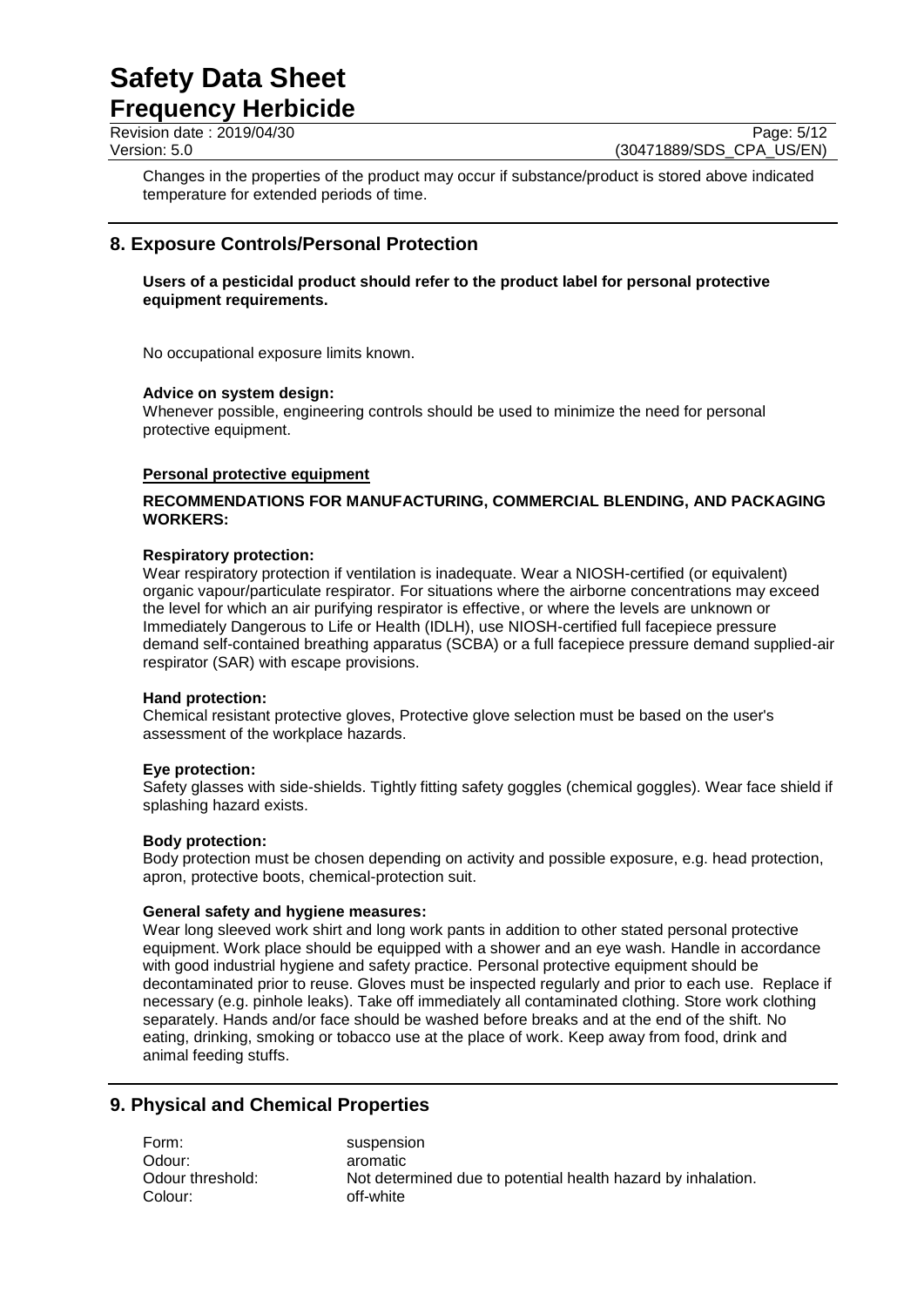| Revision date: 2019/04/30<br>Version: 5.0                                  |                                                                                                                                                                                                                                                                   | Page: 6/12<br>(30471889/SDS_CPA_US/EN) |
|----------------------------------------------------------------------------|-------------------------------------------------------------------------------------------------------------------------------------------------------------------------------------------------------------------------------------------------------------------|----------------------------------------|
| pH value:                                                                  | approx. 2.5 - 4.5                                                                                                                                                                                                                                                 |                                        |
|                                                                            | $(1\%$ (m), 20 °C)                                                                                                                                                                                                                                                |                                        |
| Boiling point:                                                             | approx. 100 °C                                                                                                                                                                                                                                                    |                                        |
| Flash point:                                                               | No flash point - Measurement made<br>up to the boiling point.                                                                                                                                                                                                     | (Directive<br>92/69/EEC, A.9)          |
| Lower explosion limit:                                                     | As a result of our experience with this<br>product and our knowledge of its<br>composition we do not expect any<br>hazard as long as the product is used<br>appropriately and in accordance with<br>the intended use.                                             |                                        |
| Upper explosion limit:                                                     | As a result of our experience with this<br>product and our knowledge of its<br>composition we do not expect any<br>hazard as long as the product is used<br>appropriately and in accordance with<br>the intended use.                                             |                                        |
| Autoignition:                                                              | 425 °C                                                                                                                                                                                                                                                            | (Directive<br>92/69/EEC, A.15)         |
| SADT:                                                                      | $>75^{\circ}$ C                                                                                                                                                                                                                                                   |                                        |
| Vapour pressure:                                                           | approx. 23.3 hPa<br>(20 °C)<br>Information applies to the solvent.                                                                                                                                                                                                |                                        |
| Density:                                                                   | approx. 1.12 g/cm3<br>(20 °C)<br>approx. 9.4303 Lb/USg<br>(68 °F)                                                                                                                                                                                                 |                                        |
| Vapour density:<br>Partitioning coefficient n-<br>octanol/water (log Pow): | not applicable<br>not applicable                                                                                                                                                                                                                                  |                                        |
| Thermal decomposition:                                                     | carbon monoxide, carbon dioxide, nitrogen dioxide, nitrogen<br>oxide, Sulphur dioxide, To be archived: Hydrocarbons<br>Stable at ambient temperature. If product is heated above<br>decomposition temperature toxic vapours may be released.<br>210 °C, 330 kJ/kg |                                        |
| Viscosity, dynamic:                                                        | approx. 78 mPa.s<br>(20 °C)                                                                                                                                                                                                                                       |                                        |
| Solubility in water:<br>Molar mass:<br>Evaporation rate:                   | dispersible<br>363.4 g/mol<br>not applicable                                                                                                                                                                                                                      |                                        |
| Other Information:                                                         | If necessary, information on other physical and chemical<br>parameters is indicated in this section.                                                                                                                                                              |                                        |

### **10. Stability and Reactivity**

#### **Reactivity**

No hazardous reactions if stored and handled as prescribed/indicated.

Corrosion to metals: Corrosive effects to metal are not anticipated.

Oxidizing properties: Not an oxidizer.

### **Chemical stability**

The product is stable if stored and handled as prescribed/indicated.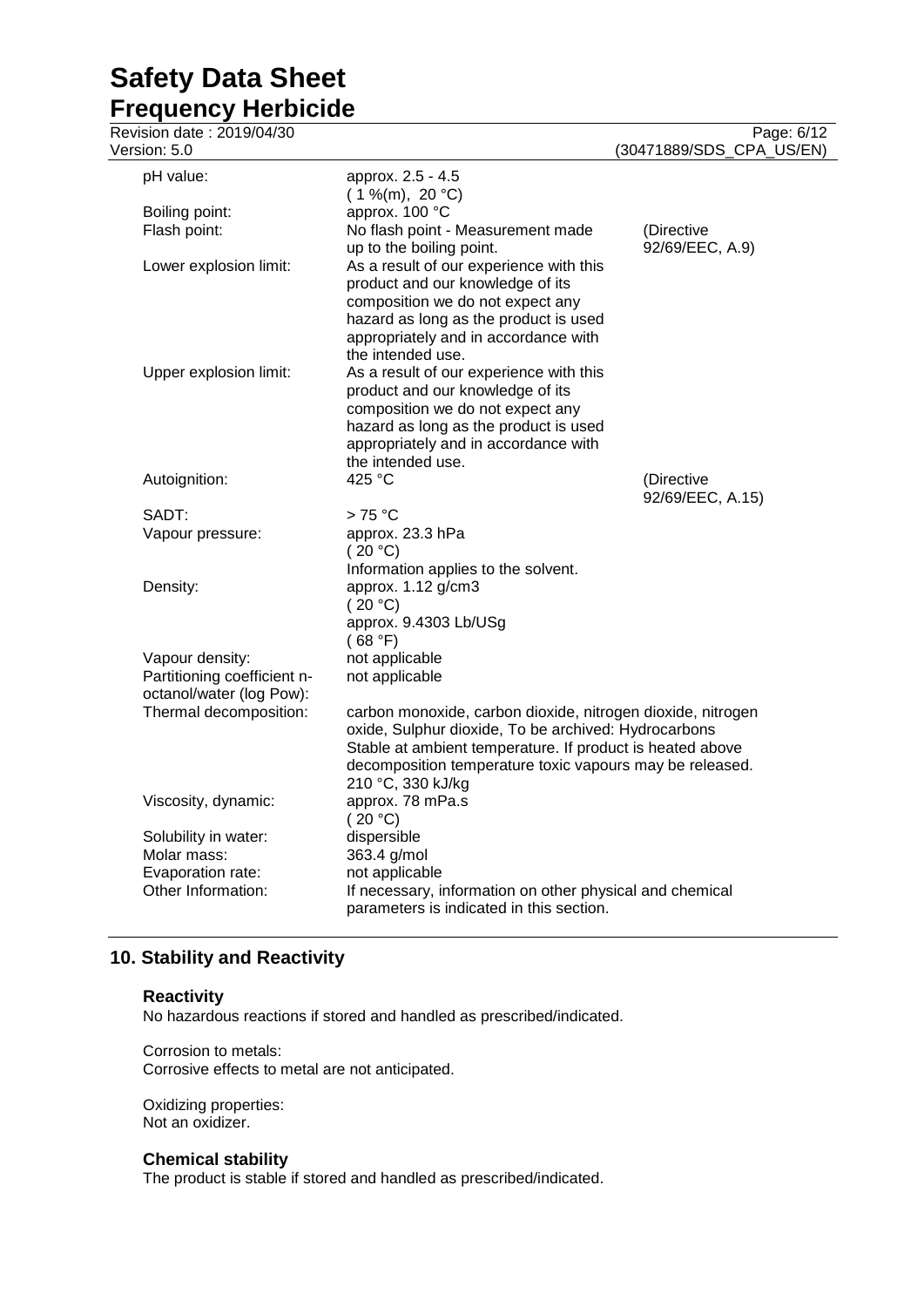**Frequency Herbicide**

Revision date : 2019/04/30 Page: 7/12<br>Version: 5.0 (30471889/SDS CPA US/EN) (30471889/SDS\_CPA\_US/EN)

#### **Possibility of hazardous reactions**

The product is chemically stable. Hazardous polymerization will not occur. No hazardous reactions if stored and handled as prescribed/indicated.

#### **Conditions to avoid**

Avoid all sources of ignition: heat, sparks, open flame. Avoid electro-static charge. Avoid prolonged storage. Avoid contamination. Avoid prolonged exposure to extreme heat. Avoid extreme temperatures.

#### **Incompatible materials**

strong acids, strong bases, strong oxidizing agents

#### **Hazardous decomposition products**

Decomposition products:

No hazardous decomposition products if stored and handled as prescribed/indicated., Prolonged thermal loading can result in products of degradation being given off.

#### Thermal decomposition: Possible thermal decomposition products: carbon monoxide, carbon dioxide, nitrogen dioxide, nitrogen oxide, Sulphur dioxide, To be archived:

**Hydrocarbons** Stable at ambient temperature. If product is heated above decomposition temperature toxic vapours

may be released. 210 °C, 3 K/min

### **11. Toxicological information**

#### **Primary routes of exposure**

Routes of entry for solids and liquids are ingestion and inhalation, but may include eye or skin contact. Routes of entry for gases include inhalation and eye contact. Skin contact may be a route of entry for liquefied gases.

#### **Acute Toxicity/Effects**

Acute toxicity

Assessment of acute toxicity: Slightly toxic after single ingestion. Slightly toxic after short-term skin contact. Slightly toxic after short-term inhalation.

Oral

Type of value: LD50 Species: rat (male/female) Value: > 2,000 mg/kg (OECD Guideline 423) No mortality was observed.

**Inhalation** Type of value: LC50 Species: rat (male/female) Value: > 5.8 mg/l (OECD Guideline 403) Exposure time: 4 h An aerosol was tested. No mortality was observed.

Dermal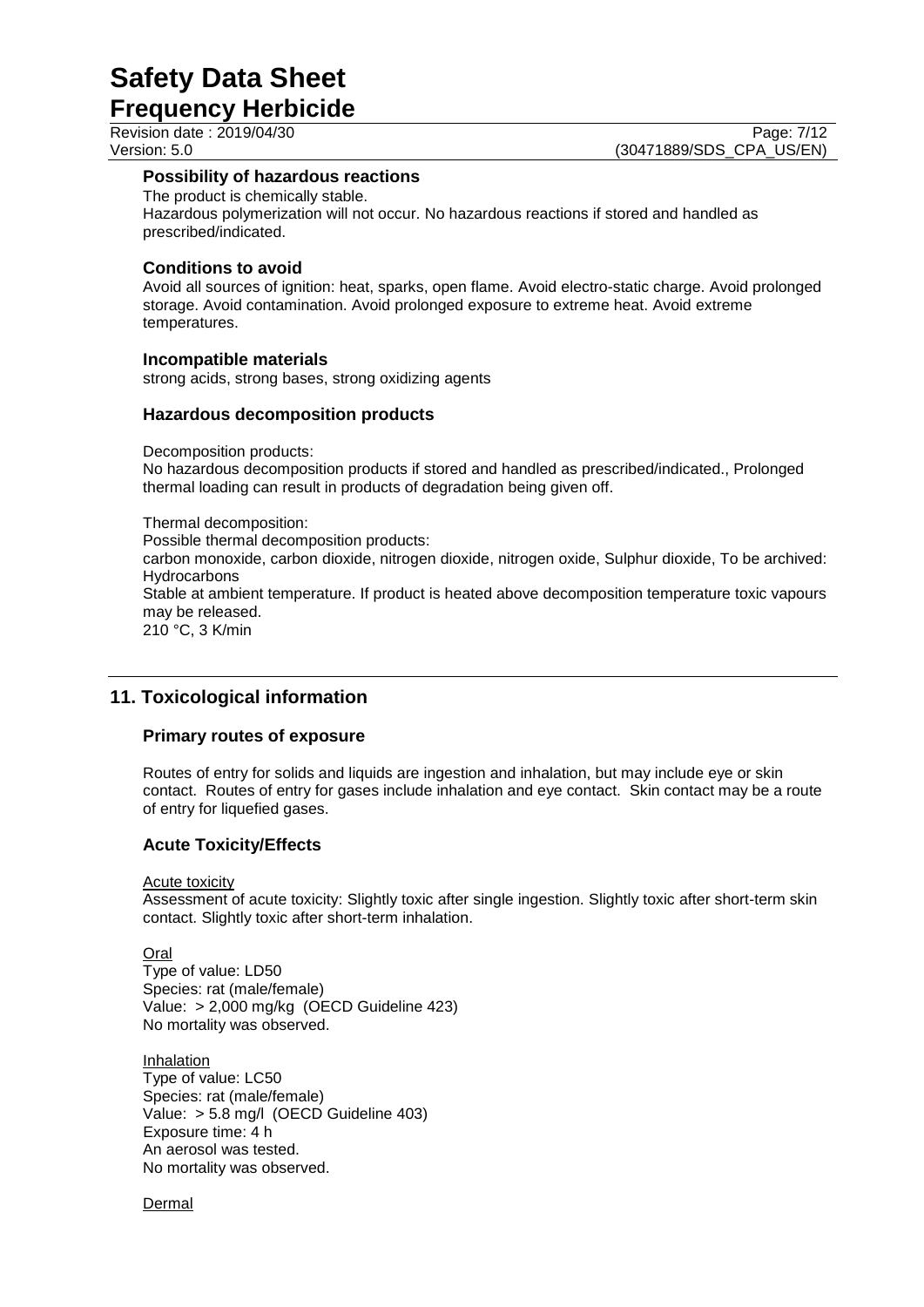Revision date : 2019/04/30 Page: 8/12<br>Version: 5.0 (30471889/SDS CPA US/EN)

Type of value: LD50 Species: rat (male/female) Value: > 4,000 mg/kg (OECD Guideline 402) No mortality was observed.

#### Assessment other acute effects

Assessment of STOT single:

Based on the available information there is no specific target organ toxicity to be expected after a single exposure.

(30471889/SDS\_CPA\_US/EN)

The product has not been tested. The statement has been derived from the properties of the individual components.

#### Irritation / corrosion

Assessment of irritating effects: May cause slight irritation to the skin. May cause moderate but temporary irritation to the eyes.

#### Skin

May cause slight irritation to the skin.

#### Eye

May cause moderate but temporary irritation to the eyes.

#### Sensitization

Assessment of sensitization: The product has not been tested. The statement has been derived from substances/products of a similar structure or composition. There is no evidence of a skin-sensitizing potential.

Mouse Local Lymph Node Assay (LLNA) Species: mouse Result: Skin sensitizing effects were not observed in animal studies. Method: OECD Guideline 429

#### **Chronic Toxicity/Effects**

Repeated dose toxicity Assessment of repeated dose toxicity: The product has not been tested. The statement has been derived from the properties of the individual components.

*Information on: Topramezone technical*

*Assessment of repeated dose toxicity: Adaptive effects were observed after repeated exposure in animal studies.*

----------------------------------

#### Genetic toxicity

Assessment of mutagenicity: The product has not been tested. The statement has been derived from the properties of the individual components. Mutagenicity tests revealed no genotoxic potential.

#### **Carcinogenicity**

Assessment of carcinogenicity: The product has not been tested. The statement has been derived from the properties of the individual components.

#### *Information on: Topramezone technical*

*Assessment of carcinogenicity: When given in high doses, the substance was carcinogenic in animal studies. Based on its mechanism of action, a carcinogenic potential is not expected after exposure to low doses.*

----------------------------------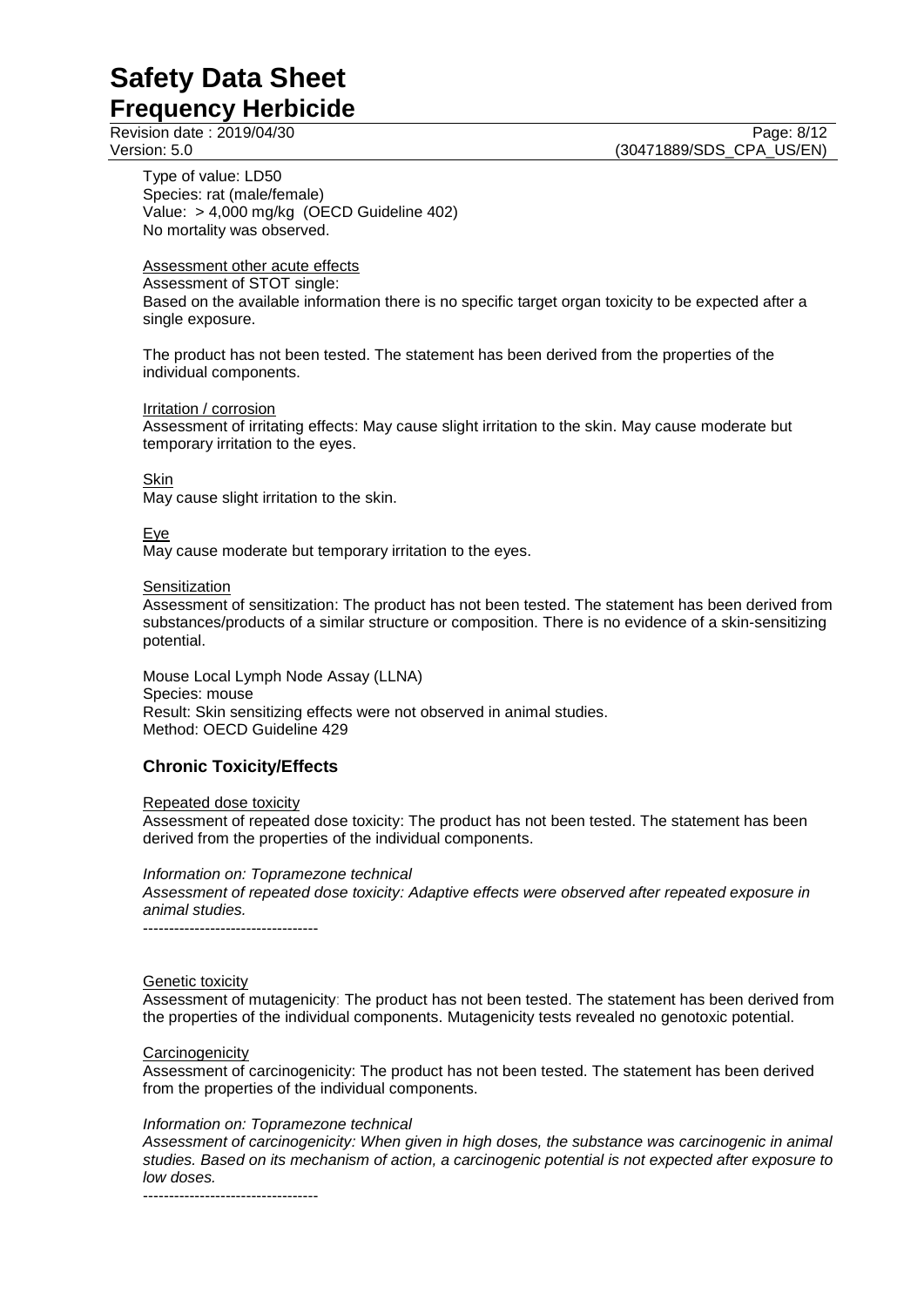Revision date : 2019/04/30 Page: 9/12<br>Version: 5.0 (30471889/SDS CPA US/EN)

#### Reproductive toxicity

Assessment of reproduction toxicity: The product has not been tested. The statement has been derived from the properties of the individual components. The results of animal studies gave no indication of a fertility impairing effect.

#### **Teratogenicity**

Assessment of teratogenicity: The product has not been tested. The statement has been derived from the properties of the individual components.

#### *Information on: Topramezone*

*Assessment of teratogenicity: The results of animal studies gave indication of a developmental toxic/teratogenic effects with high doses.*

----------------------------------

#### **Symptoms of Exposure**

The most important known symptoms and effects are described in the labelling (see section 2) and/or in section 11., (Further) symptoms and / or effects are not known so far

#### Medical conditions aggravated by overexposure

Individuals with pre-existing diseases of the respiratory system, skin or eyes may have increased susceptibility to excessive exposures.

#### **12. Ecological Information**

#### **Toxicity**

Aquatic toxicity

Assessment of aquatic toxicity:

There is a high probability that the product is not acutely harmful to fish. There is a high probability that the product is not acutely harmful to aquatic invertebrates. Very toxic (acute effect) to aquatic plants.

**Toxicity to fish** LC50 (96 h) 8.71 mg/l, Oncorhynchus mykiss

Aquatic invertebrates EC50 (48 h) 12.1 mg/l, Daphnia magna

Aquatic plants EC50 (7 d) 0.0008 mg/l (growth rate), Lemna gibba (OECD guideline 221)

Chronic toxicity to aquatic invertebrates No observed effect concentration (35 d) 0.12 mg/l, Mysidopsis bahia

Toxicity to fish

*Information on: Topramezone LC50 (96 h) > 100 mg/l, Oncorhynchus mykiss (OECD 203; ISO 7346; 84/449/EEC, C.1, static) Nominal concentration.* ----------------------------------

Aquatic invertebrates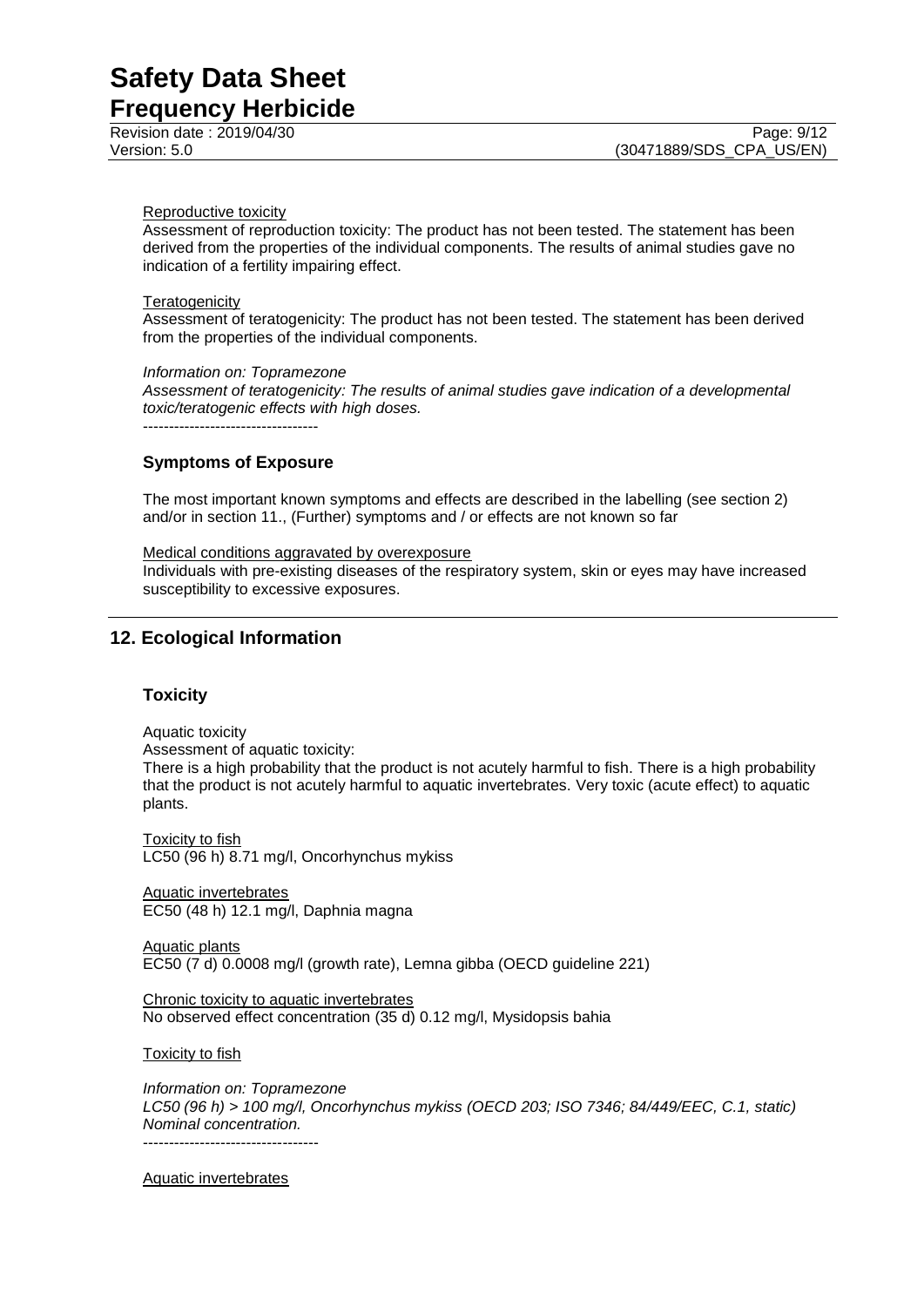Revision date : 2019/04/30 Page: 10/12<br>Version: 5.0 (30471889/SDS CPA US/EN) (30471889/SDS CPA US/EN)

*Information on: Topramezone EC50 (48 h) > 100 mg/l, Daphnia magna* ----------------------------------

Aquatic plants

*Information on: Topramezone EC50 (96 h) 67.7 mg/l (growth rate), Pseudokirchneriella subcapitata (OECD Guideline 201)* ----------------------------------

Assessment of terrestrial toxicity With high probability not acutely harmful to terrestrial organisms.

#### **Bioaccumulative potential**

Bioaccumulation potential

*Information on: Topramezone technical*

*Bioconcentration factor: 0.69 (42 d), Lepomis macrochirus (OPPTS 850.1730 (EPA Guideline)) Does not significantly accumulate in organisms.*

----------------------------------

#### **Mobility in soil**

Assessment transport between environmental compartments The product has not been tested. The statement has been derived from the properties of the individual components.

*Information on: Topramezone technical*

*Following exposure to soil, the product trickles away and can - dependant on degradation - be transported to deeper soil areas with larger water loads.*

----------------------------------

#### **Additional information**

Other ecotoxicological advice:

The ecological data given are those of the active ingredient. Do not release untreated into natural waters.

#### **13. Disposal considerations**

#### **Waste disposal of substance:**

Pesticide wastes are regulated. Improper disposal of excess pesticide, spray mix or rinsate is a violation of federal law. If pesticide wastes cannot be disposed of according to label instructions, contact the State Pesticide or Environmental Control Agency or the Hazardous Waste representative at the nearest EPA Regional Office for guidance.

#### **Container disposal:**

Rinse thoroughly at least three times (triple rinse) in accordance with EPA recommendations. Consult state or local disposal authorities for approved alternative procedures such as container recycling. Recommend crushing, puncturing or other means to prevent unauthorized use of used containers.

#### **RCRA:**

This product is not regulated by RCRA.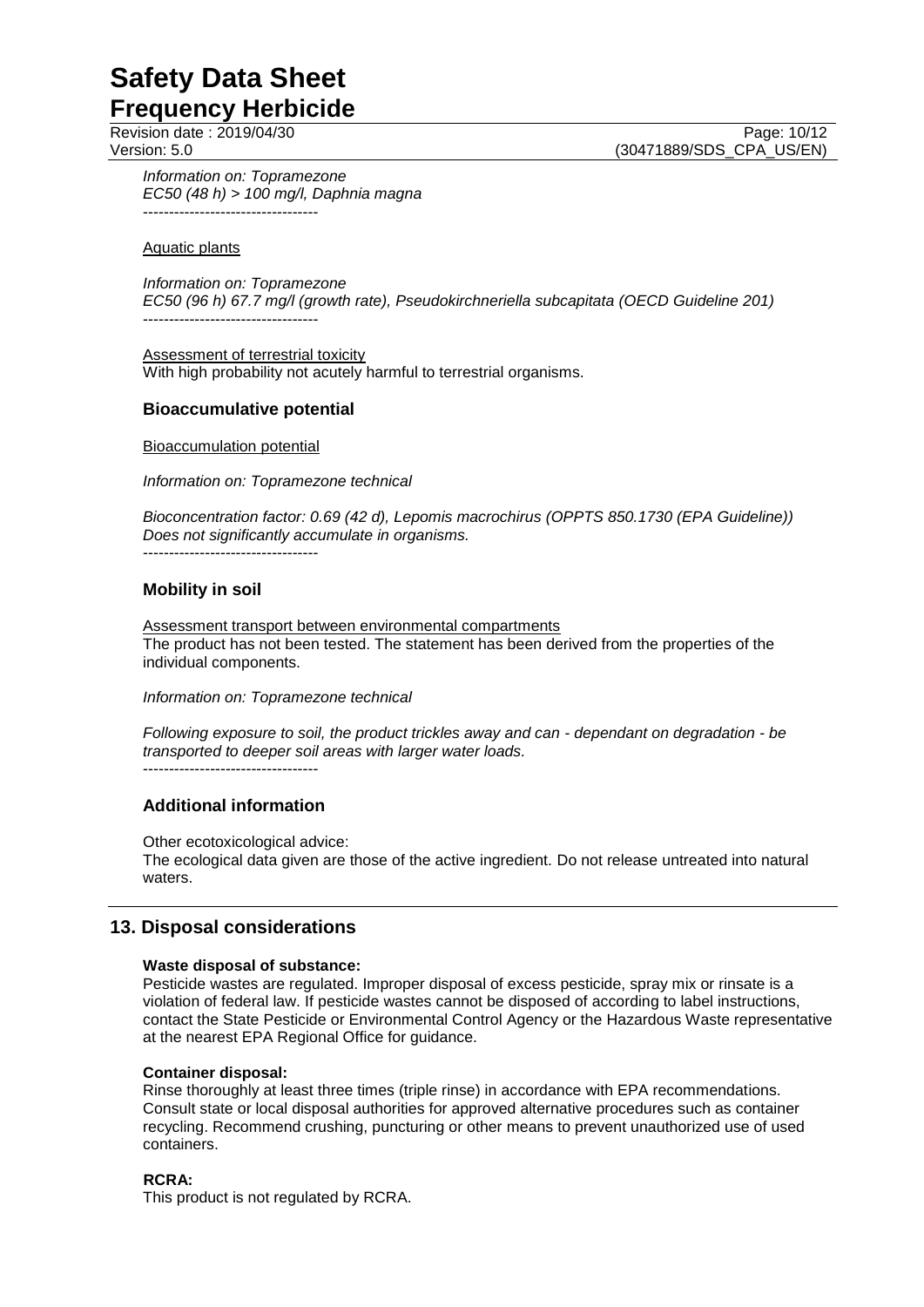**Frequency Herbicide** Revision date : 2019/04/30 Page: 11/12<br>Version: 5.0 (30471889/SDS CPA US/EN)

#### **14. Transport Information**

**Land transport**

USDOT

Not classified as a dangerous good under transport regulations

| Sea transport<br>IMDG                                                                                        |                                                                                                                       |
|--------------------------------------------------------------------------------------------------------------|-----------------------------------------------------------------------------------------------------------------------|
| Hazard class:<br>Packing group:<br>ID number:<br>Hazard label:<br>Marine pollutant:<br>Proper shipping name: | 9<br>Ш<br>UN 3082<br>9, EHSM<br>YES.<br>ENVIRONMENTALLY HAZARDOUS SUBSTANCE, LIQUID,<br>N.O.S. (contains TOPRAMEZONE) |
| Air transport<br><b>IATA/ICAO</b>                                                                            |                                                                                                                       |
| Hazard class:<br>Packing group:<br>ID number:<br>Hazard label:<br>Proper shipping name:                      | 9<br>Ш<br>UN 3082<br>9, EHSM<br>ENVIRONMENTALLY HAZARDOUS SUBSTANCE, LIQUID,                                          |

#### **Further information**

The following provisions may apply for product in packages containing a net quantity of 5 L or less ADR, RID, ADN: Special Provision 375; IMDG: 2.10.2.7; IATA: A197; TDG: Special Provision 99(2); 49CFR: §171.4 (c) (2).

N.O.S. (contains TOPRAMEZONE)

#### **15. Regulatory Information**

#### **Federal Regulations**

**Registration status:** Crop Protection TSCA, US released / listed

Chemical TSCA, US blocked / not listed

**EPCRA 311/312 (Hazard categories):** Refer to SDS section 2 for GHS hazard classes applicable for this product.

**Safe Drinking Water & Toxic Enforcement Act, CA Prop. 65:**

**BASF Risk Assessment, CA Prop. 65:**